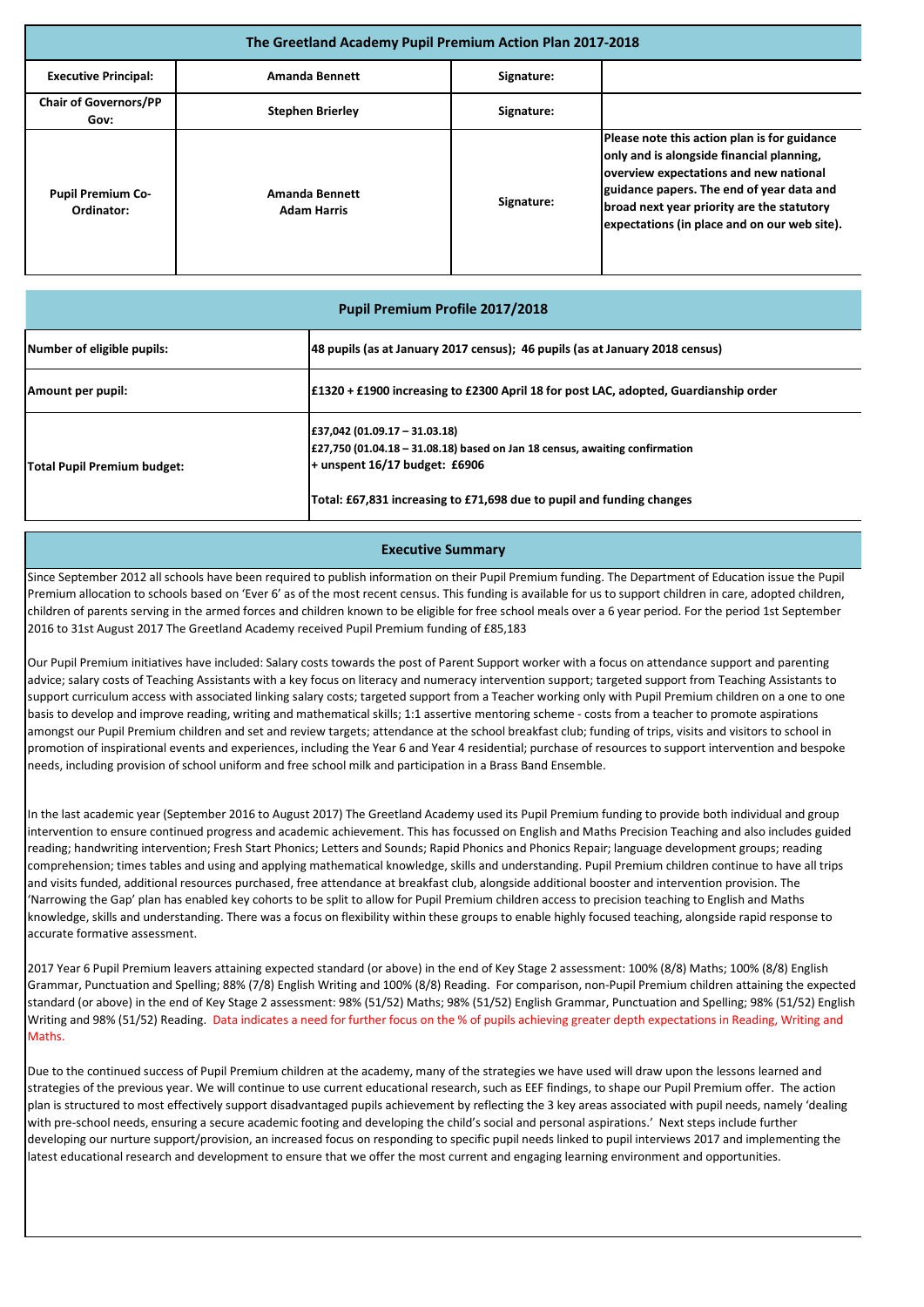| <b>Target &amp; Ownership</b>                                                                                         | <b>Strategy</b>                                                                                                                                                                                                                                                        | <b>Outcomes &amp; Success</b><br><b>Criteria</b>                                                                                                                                                                                                                                                                                                    | <b>Milestones and Review</b>                                                                                                                                                                                   | Cost per pupil<br>(average)                             | <b>Total Cost</b>                                     |
|-----------------------------------------------------------------------------------------------------------------------|------------------------------------------------------------------------------------------------------------------------------------------------------------------------------------------------------------------------------------------------------------------------|-----------------------------------------------------------------------------------------------------------------------------------------------------------------------------------------------------------------------------------------------------------------------------------------------------------------------------------------------------|----------------------------------------------------------------------------------------------------------------------------------------------------------------------------------------------------------------|---------------------------------------------------------|-------------------------------------------------------|
|                                                                                                                       |                                                                                                                                                                                                                                                                        | <b>Ready for school needs</b>                                                                                                                                                                                                                                                                                                                       |                                                                                                                                                                                                                |                                                         |                                                       |
| A. Support<br>pupils/parents so that<br>pupils are prepared for<br>daily school life via use<br>of PSW.<br>Owner: PSW | Use of the post of<br>Parent Support Worker<br>with a focus on<br>attendance support and<br>parenting advice. To<br>ensure children are in<br>school, ready to learn<br>and able to progress<br>appropriately. Support<br>to remove barriers to<br>effective learning. | A.1 Continue to<br>maintain high<br>attendance rates for<br>disadvantaged pupils<br>$(95% + target)$<br>A.2 PSW allocation to<br>support and monitor<br>A.3 No 'Persistent<br>Absence'<br>A.4 To ensure the<br>contribution retains<br>95%+ attendance<br>(whole school target).<br>A. 5 To further monitor<br>and develop outcomes<br>as required. | Weekly monitoring +<br>monthly check on<br>attendance results.<br>% target monitoring<br>review termly                                                                                                         | £438                                                    | £18,415                                               |
| B. Provide support so<br>that pupils are mentally<br>and physically prepared<br>for lessons.<br>Owner: Bursar & SBM   | breakfast club.                                                                                                                                                                                                                                                        | Provision of the school B.1 Provide opportunity Continuous tracking by<br>for children to be ready<br>for the start of the days<br>learning.<br>Target: 21/42 PP pupils<br><b>B.2 To further monitor</b><br>and develop outcomes<br>as required.                                                                                                    | senior staff (weekly)<br>Half termly tracking re.<br>% target.                                                                                                                                                 | £235                                                    | £4,940                                                |
| C. Meet bespoke pupil<br>needs linked to<br>provision.<br>Owner: Bursar & SBM                                         | Purchase of support re-<br>bespoke needs,<br>including provision of<br>school uniform and free<br>school milk.                                                                                                                                                         | C.1 Ensure all children<br>can access provisional<br>support in school.<br>C.2 To supply branded<br>uniform to pupils in YR-<br>Y5 (100%)<br>C. 3 To further monitor<br>and develop outcomes<br>as required.                                                                                                                                        | Tracking of outcomes<br>from 1:1 meetings with<br>staff re. bespoke needs.<br>(half termly)<br>Tracking of update by<br>senior staff - following<br>promotions if needed<br>against % target. (half<br>termly) | £40<br>$(Rec - Y5 = 35 PP)$<br>£43 (9 PP)<br>£517(2 PP) | Uniform = $£1400$<br>Milk = $£386$<br>Music = $£1034$ |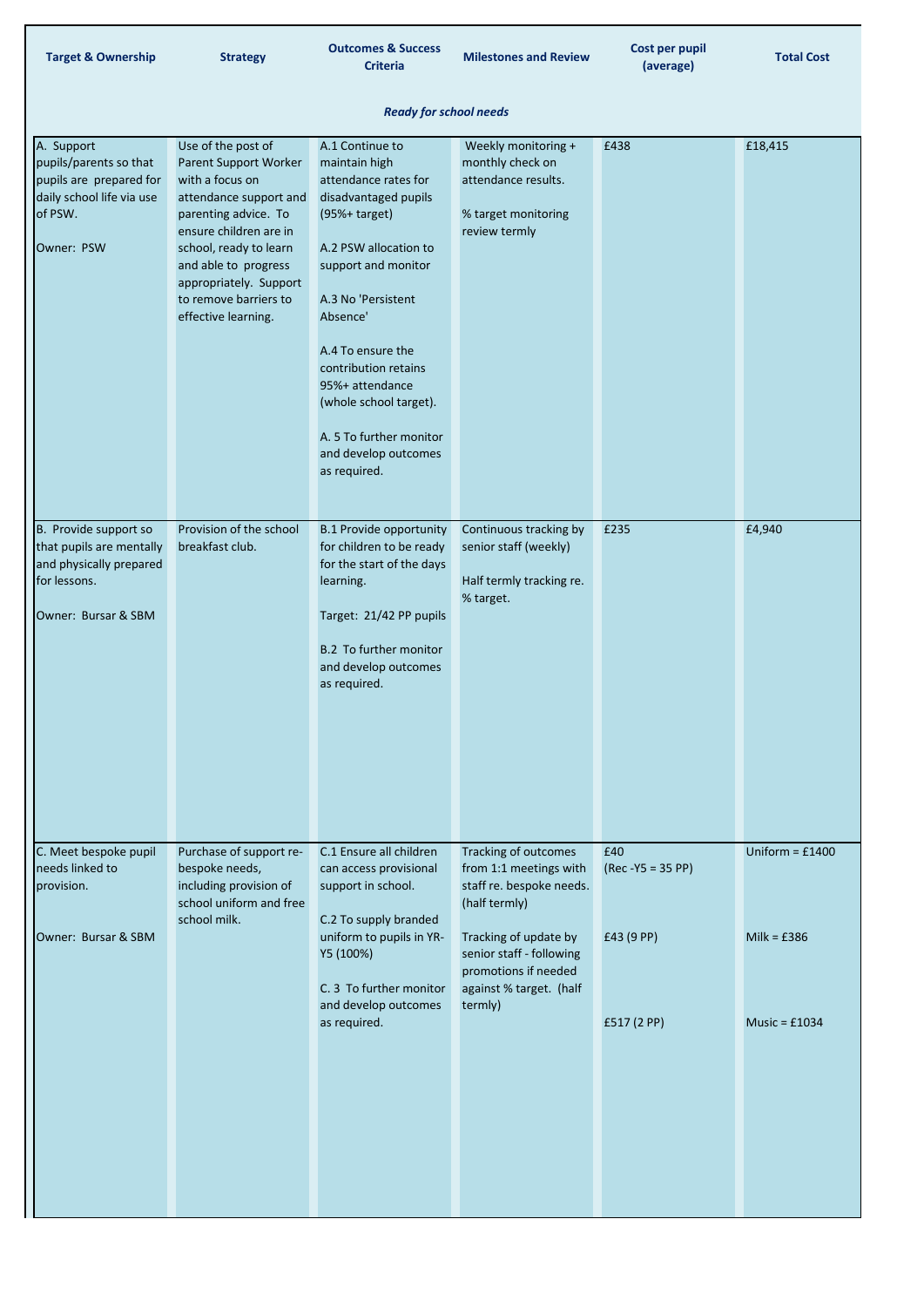| <b>Target &amp; Ownership</b>                                                                                                        | <b>Strategy</b>                                                                                                                                                                                                        | <b>Outcomes &amp; Success</b><br><b>Criteria</b>                                                                                                                                                                                                                                   | <b>Milestones and Review</b>                                                                                                                                                                                                                      | Cost per pupil<br>(average)                           | <b>Total Cost</b>                  |
|--------------------------------------------------------------------------------------------------------------------------------------|------------------------------------------------------------------------------------------------------------------------------------------------------------------------------------------------------------------------|------------------------------------------------------------------------------------------------------------------------------------------------------------------------------------------------------------------------------------------------------------------------------------|---------------------------------------------------------------------------------------------------------------------------------------------------------------------------------------------------------------------------------------------------|-------------------------------------------------------|------------------------------------|
|                                                                                                                                      |                                                                                                                                                                                                                        | <b>Academic needs</b>                                                                                                                                                                                                                                                              |                                                                                                                                                                                                                                                   |                                                       |                                    |
| D. Enable greatest<br>academic outcomes for<br><b>PP Pupils.</b><br>Owner: SENDCO &<br><b>Assessment Leader</b>                      | The targeted and<br>structured use of<br>teaching assistants,<br>placed and acting upon<br>need, with a focus on<br>developing English and<br>Maths skills, especially<br>those pupils who are<br>High Attaining (HA). | D.1 Review use of TA to<br>ensure effective<br>deployment continues.<br>D.2 All pupils (100%)<br>have the opportunity to<br>make expected<br>progress or better to at<br>least meet age related<br>expectations.<br>D.3 To further monitor<br>and develop outcomes<br>as required. | Deployment plan by<br>September 2017 linked<br>to 2017 Summer 2<br>outcomes.<br>Fortnightly tracking at<br>ABM.<br>Half termly tracking of<br>PP pupil progress via<br>SMT/SLT.<br>Termly data measures<br>re. PP pupil progress to<br>Governors. | £803                                                  | £33,748                            |
| E. Enhance and develop<br>bespoke academic<br>provision for PP pupils.<br>Owners: SENDCO, PP<br>Co-ordinator and<br>Assessment Lead. | Targeted support<br>working only with Pupil<br>Premium children on a<br>1 to 1/small group basis<br>to develop and improve<br>reading, writing and<br>maths.                                                           | E.1 Effective<br>interventions with all<br>pupils (100%) having<br>the opportunity to<br>make expected<br>progress or better to at<br>least meet age related<br>expectations.<br>E.2 To further monitor<br>and develop outcomes<br>as required.                                    | End of Summer 2 2017<br>data outcomes.<br>Tracking of intervention<br>impact on all<br>interventions via<br>tracking & progress.<br>(half termly)<br>% target monitoring<br>review (termly)                                                       | See section 4                                         | See section 4                      |
| <b>Target &amp; Ownership</b>                                                                                                        | <b>Strategy</b>                                                                                                                                                                                                        | <b>Outcomes &amp; Success</b><br><b>Criteria</b>                                                                                                                                                                                                                                   | <b>Milestones and Review</b>                                                                                                                                                                                                                      | Cost per pupil<br>(average)                           | <b>Total Cost</b>                  |
| <b>Social needs</b>                                                                                                                  |                                                                                                                                                                                                                        |                                                                                                                                                                                                                                                                                    |                                                                                                                                                                                                                                                   |                                                       |                                    |
| F. Provide equality of<br>opportunity for PP to<br>partake in wider school<br>opportunities.<br>Owners: Bursar & SBM                 | Funding of trips, visits<br>and visitors to school in<br>promotion of<br>inspirational events and<br>experiences, including<br>Year 6 and Year 4<br>residential visits.                                                | F.1 Ensure all pupils can<br>access inspirational<br>events and experiences<br>on offer without<br>negative impacts on<br>other needs.<br>F.2 % target to maintain<br>for residential and trips                                                                                    | Communication with<br>parents/carers to<br>remind them of the<br>offer. (Sept 2017)<br>Tracking against targets<br>of Senior Leaders (Half<br>termly)                                                                                             | $Y6 = 7 PP$ (current Yr.<br>5)<br>$Y4 = 7 PP$<br>£172 | <b>Residential Visits</b><br>£2415 |



F.3 To further monitor and develop outcomes as required.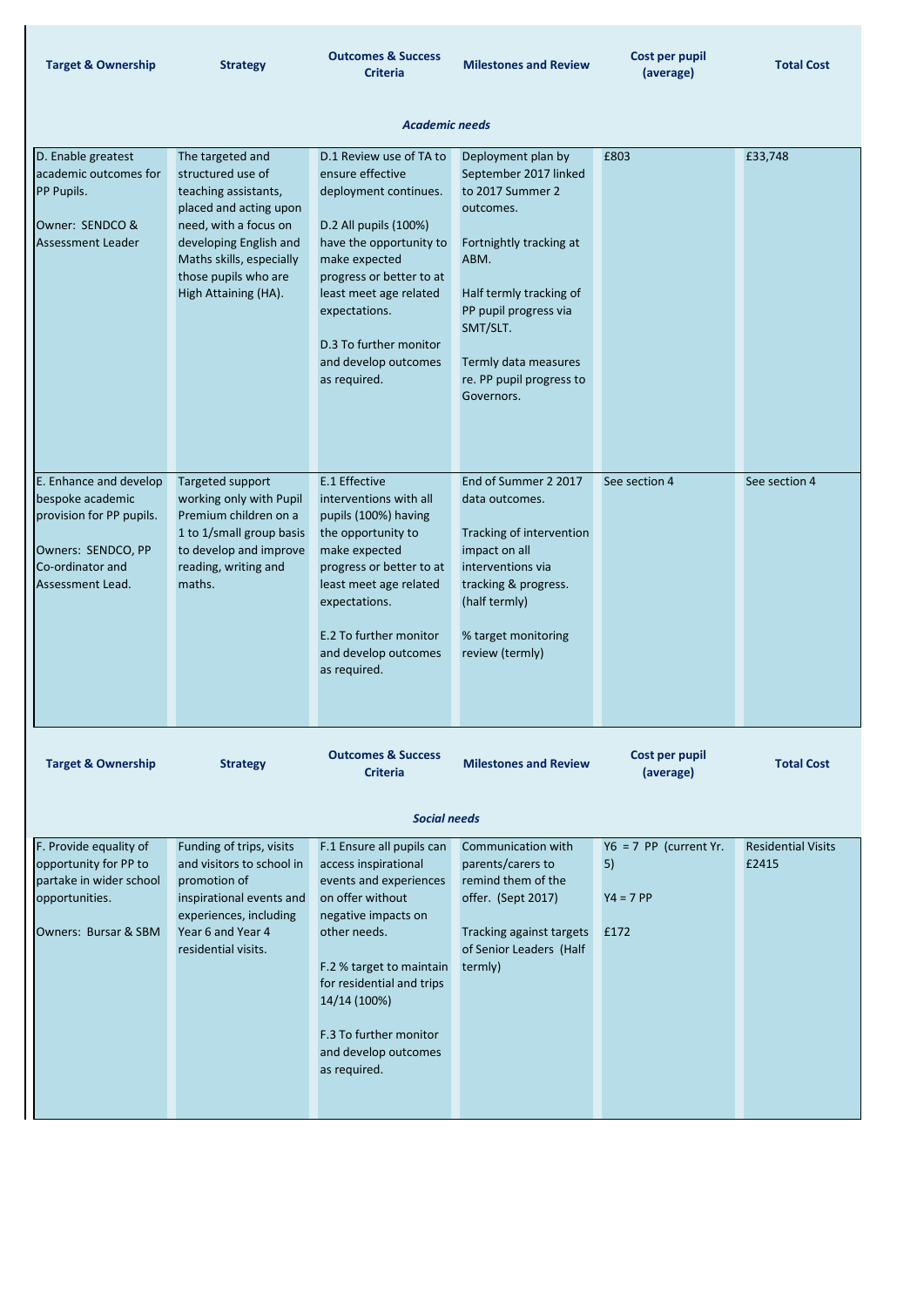| G. Enable greater<br>flexibility in use of<br>learning spaces around<br>school to prepare all<br>pupils effectively for<br>the next stage of their<br>learning.<br>Owner: Inclusion team                                                                                       | Develop provision to<br>provide a nurture space<br>at KS2, in response to<br>pupil interviews, to<br>support social and<br>emotional development<br>of pupils.                                           | G.1 PSW/Teacher and<br>TA's to support the<br>social and emotional<br>development of pupils<br>through the effective<br>use of school<br>resourcing.<br>G.2 To further monitor<br>and develop outcomes<br>as required.                                                                                                                                                                                                                                                                                             | A) Track usage and<br>pupil outcomes,<br>reporting to SLT and<br>Governors. (Termly)                                                                                                                                                                                                                                                                                                                              | £131.00       | £5,493        |
|--------------------------------------------------------------------------------------------------------------------------------------------------------------------------------------------------------------------------------------------------------------------------------|----------------------------------------------------------------------------------------------------------------------------------------------------------------------------------------------------------|--------------------------------------------------------------------------------------------------------------------------------------------------------------------------------------------------------------------------------------------------------------------------------------------------------------------------------------------------------------------------------------------------------------------------------------------------------------------------------------------------------------------|-------------------------------------------------------------------------------------------------------------------------------------------------------------------------------------------------------------------------------------------------------------------------------------------------------------------------------------------------------------------------------------------------------------------|---------------|---------------|
| H. Provide additional<br>opportunities to<br>enhance aspirations<br>and meet the needs of<br>PP pupils.<br>Target: 100% of all<br>pupils engage in at least<br>2 of the above per year.<br>Owner: Deputy<br><b>Head/Age Band Leaders</b>                                       | Provision and<br>opportunity tailored to<br>individual needs, taken<br>from pupil responses<br>linked to aspiration and<br>inspiration - including<br>spiritual, moral, social<br>and cultural learning. | H.1 Implementation of<br>pupil voice to ascertain<br>pupil current needs, future<br>aspirations and desires.<br>H.2 SMSC promotions:<br>effective use of school<br>resourcing to increase pupil<br>participation in activities<br>linked to SMSC, inspiration<br>and aspiration (including<br>internal and external visits;<br>intra and inter school<br>competition; exposure to<br>arts and cultural<br>experiences).<br>H.3 Evidenced by increased<br>% of pupils participating in<br>above related activities. | 100% of PP pupil<br>interviews to be carried<br>out. (September 2017.)<br>Events to be organised,<br>promoted, calendared<br>and implemented for<br>participation. (Termly)<br>Tracking of inspiration<br>and 1 to 1 outcomes via<br>SMT. (fortnightly)<br>Tracking reports identify<br>pupil participation,<br>broken down into<br>individual records and % -<br>evidence of continuous<br>improvement. (termly) | See Section 7 | See Section 7 |
| Total pupil premium expenditure: £67,831                                                                                                                                                                                                                                       |                                                                                                                                                                                                          |                                                                                                                                                                                                                                                                                                                                                                                                                                                                                                                    |                                                                                                                                                                                                                                                                                                                                                                                                                   |               |               |
| All pupil costs an average and spends dependant on bespoke needs which can fluctuate during an academic year.<br>1st April 2017 - 31st March 2018: £63,500 Based on Jan 17 Census: £1320 x 45 + £1900 x 2 (2 adopted) + £300 (1 Service child)                                 |                                                                                                                                                                                                          |                                                                                                                                                                                                                                                                                                                                                                                                                                                                                                                    |                                                                                                                                                                                                                                                                                                                                                                                                                   |               |               |
| 1st April 2018 - 31st March 2019: £56,900 Based on Jan 18 Census est: £1320 x 40 + £1900 x 2 (2 adopted) + £300 (1 service child)<br>Based on Jan 18 Census act: £1320 x 40 + £2300 x 6 (adopted / residency / guardianship)<br>Therefore funding for academic financial year: |                                                                                                                                                                                                          |                                                                                                                                                                                                                                                                                                                                                                                                                                                                                                                    |                                                                                                                                                                                                                                                                                                                                                                                                                   |               |               |
| 1st Sept 17 - 31st March 2018: £37,042<br>£23,883 revised to £27,750 due to change in Jan 18 pupil numbers and funding<br>1st April 18 - 31st Aug 2018:<br>+ unspent 16/17 budget:<br>£6906                                                                                    |                                                                                                                                                                                                          |                                                                                                                                                                                                                                                                                                                                                                                                                                                                                                                    |                                                                                                                                                                                                                                                                                                                                                                                                                   |               |               |

2017/18 Academy Funding: £67,831 revised to £71,698

## **The Greetland Academy School's Pupil Premium Action Plan 2017/2018 REVIEW**